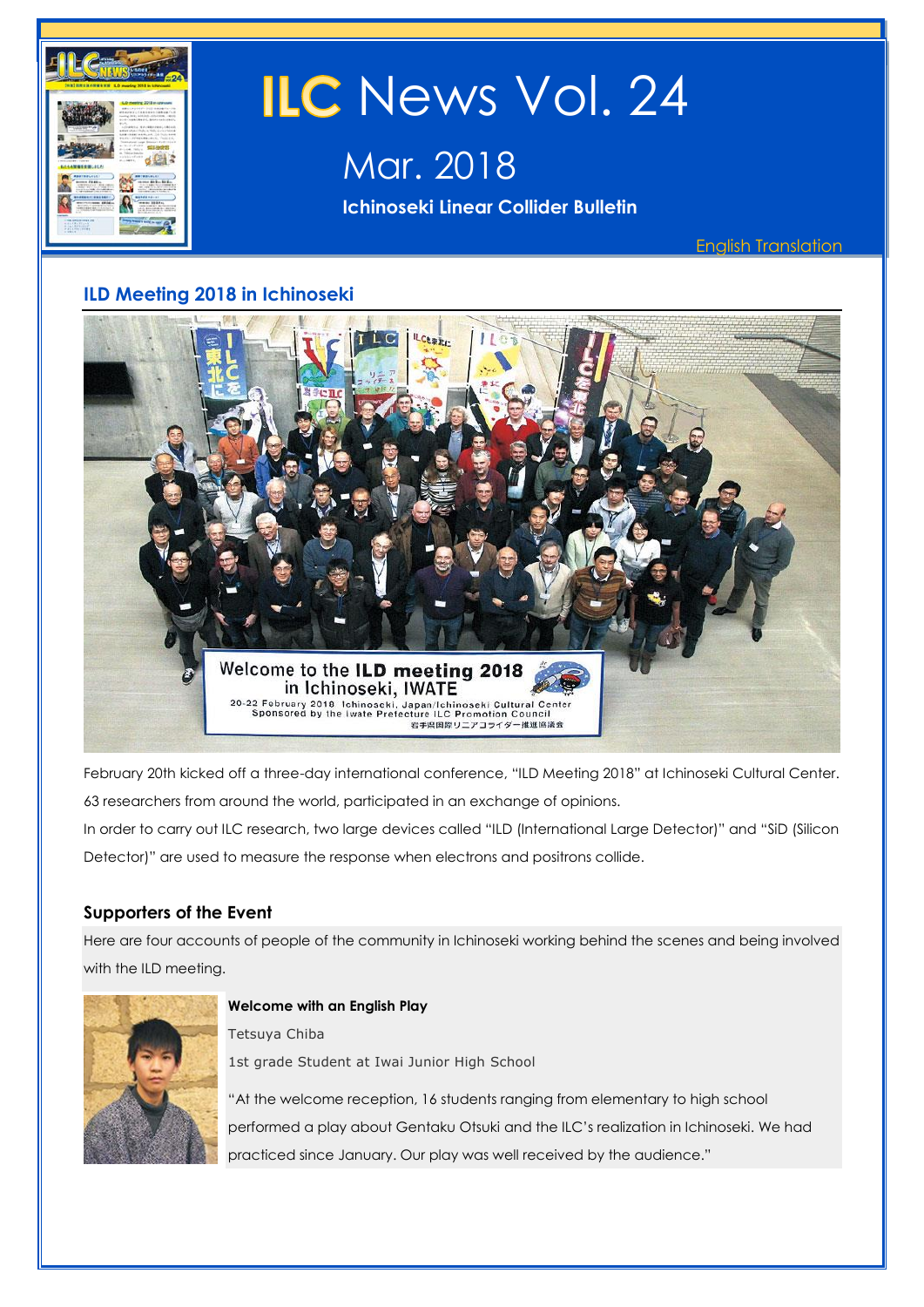

#### **Introducing Restaurants for Overseas Researchers**

Yuki Iwabuchi In/Outbound Promotion for Ichinoseki and Hiraizumi

"We created an English map and translated menus to support the researchers who had come from abroad so they could enjoy our local restaurants."

#### **Welcome with a Traditional Dance**



Grade 6 at Iwai Elementary School

Ai Suzuki and Tsubasa Akamoto

"We danced the "Nakazato Chicken Dance" at a banquet. Not only were the researchers who participated from abroad thrilled but so were the Japanese researchers who previously had no opportunity to experience Ichinoseki's arts."



#### **Accommodation Assistance**

Ayako Yoshida Tourism Association

"We assisted with the reservations for accommodation. As there were many participants from abroad, we responded to inquiries and requests in English. On the day of, we worked at reception and gave sightseeing information in the hall."



## **Ichinoseki Science Café**



31 participants attended "Science Café" which was held On January 27th at Higashiyama Exchange Center. Associate Professor Sho Tada of KEK gave a lecture on neutrinos..

## **ILC Karuta Competition**



In the town of Daito in Ichinoseki City, an ILC "karuta" competition was held on February 24th. 7 local children competed. Ichinoseki City has distributed "karuta" cards to all elementary school classes and civic centers. The city is looking for organizations to host more "karuta" competitions.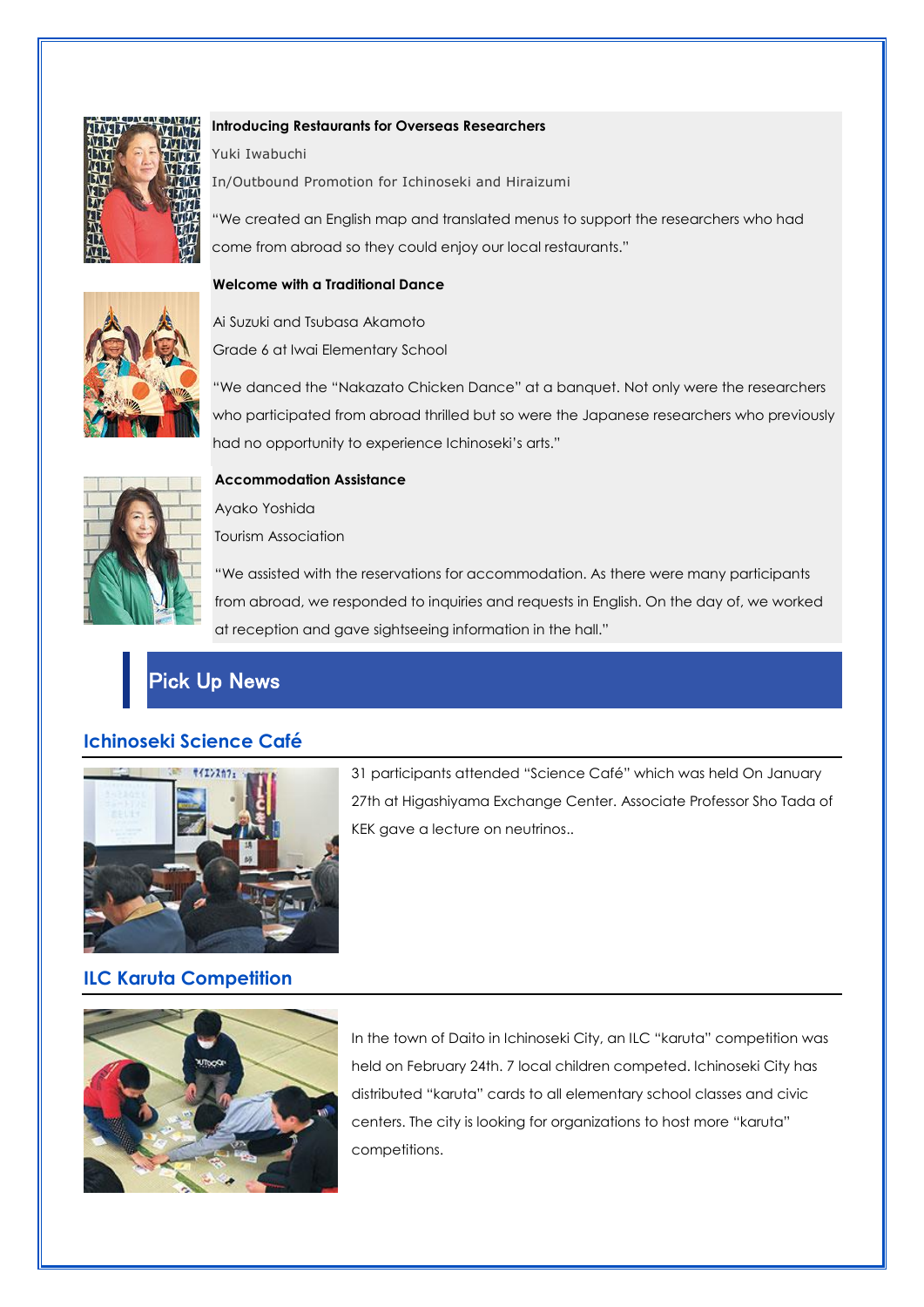## **ILC Special Lesson at junior high school**



On December 13th, the city hosted a special ILC lesson for Iwai Junior High School students. Associate Professor Tomoyuki Sanuki of the Tohoku University Graduate School of Science conducted a lecture and cloud chamber experiment. From December to February Hasisho, Maikawa, Okita, Senmaya, Kawasaki Junior High Schools will receive a lecture from Masakazu Kurata of KEK.

### **Sendai hosts a special exhibition**



A special exhibition to promote Tohoku's (Northeast Japan) tourism and products was held in Sendai City from the 22nd to 28th of January. At the product exhibitions, specialty products from Ichinoseki City, Hiraizumi Town, Miyagi Prefecture's Tome City were sold. The ILC was also promoted to visitors.

# News Clippings

#### **Government budget draft; 260 million allocated toward the ILC**

In the FY 2018's government budget draft, 260 million yen (an increase of 150 million yen from the previous year) was allocated for technology and development expenditure related to the ILC project.

#### **MEXT Panel of Experts Conference for the ILC (8th)**

The eighth Ministry of Education, Culture, Sports, Science and Technology (MEXT)'s Panel of Experts for the ILC conference met on December 5th. At the conference, two working groups were reappointed to review and verify 'staging' (the plan to break the ILC's construction into separate phases, starting off with a smaller accelerator and gradually adding length and power to it) which was approved by the International Committee for Future Accelerators (ICFA) in November.

The "Particle and Nuclear Physics Working Group" were reappointed on January 18th and February 5th and the "Technical Design Report (TDR) Verification Working Group" on January 30th.

### **ILC Poster Contest and Exhibition**



The Southern Regional Development Bureau of the Iwate Prefectural Government held an ILC poster contest and exhibition at Ichinoseki Library from February 14th-27th. Not only winning pieces, but all the pieces from Ichinoseki City that were entered into the contest were exhibited.